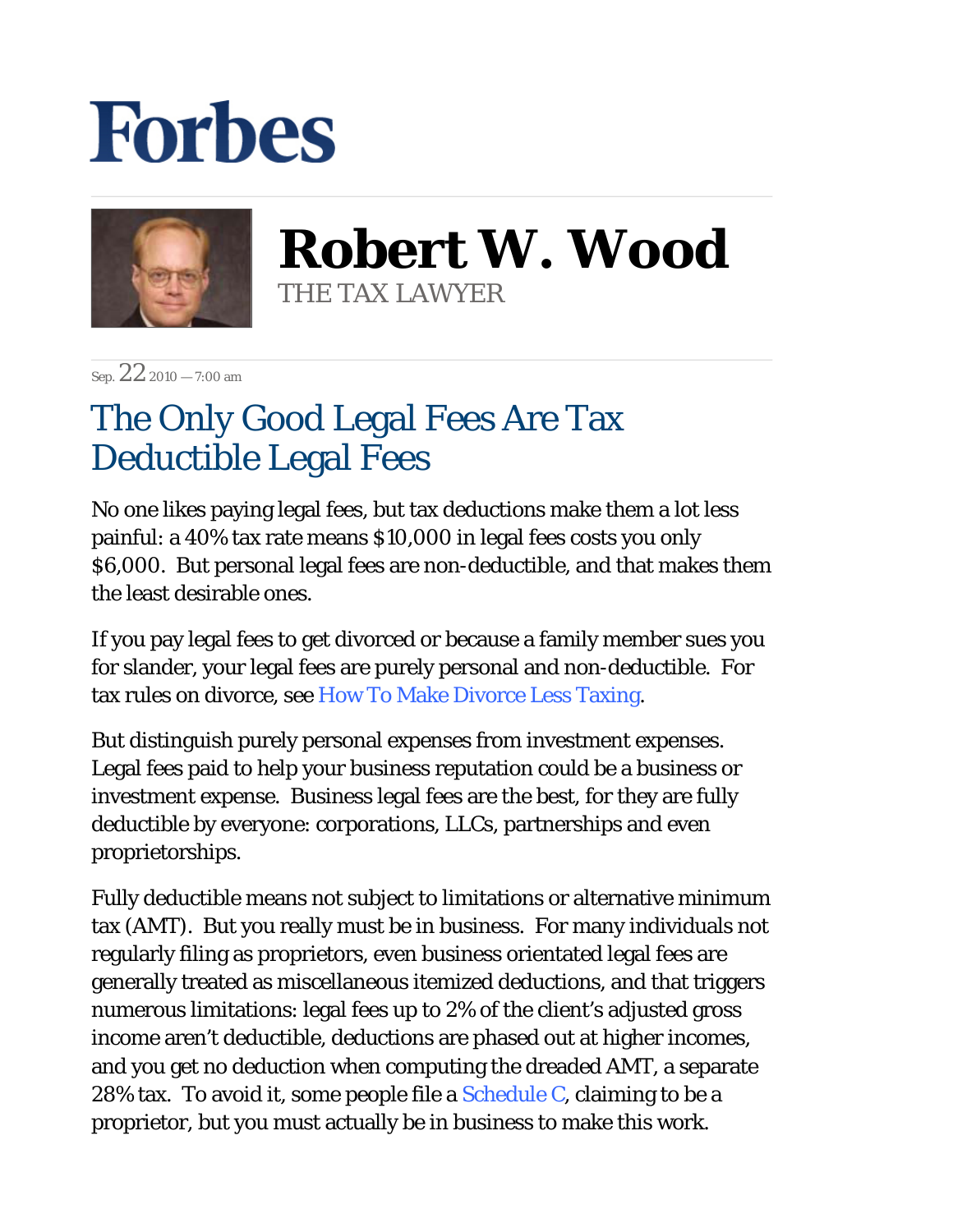Tax deduction rules for legal fees are very important, and one reason is *contingent* fee lawyers. If you recover \$1 million in a lawsuit and your contingent fee lawyer keeps 40%, you might assume that—at worst—you have \$600,000 of income. Actually, you have \$1 million of income even if you only net \$600,000! That means you need to worry how to deduct the \$400,000 of fees.

Fortunately, damages in personal physical injury cases are tax-free. So if you hire a contingent fee lawyer in a personal physical injury case (say an auto accident), your *entire* recovery is tax-free. It doesn't matter if you measure it before or after fees. Unfortunately, there is great confusion about what is tax-free. See 10 Things To Know About Taxes On Damages. Personal physical injury and physical sickness recoveries are tax-free, but punitive damages and interest are taxable.

If you hire a contingent fee lawyer in an employment case, the most you will be taxed on is your net after attorney's fees. Most employment lawsuit recoveries are income and don't qualify for the physical injury/sickness exclusion. A settlement may be wages (subject to withholding) or non-wage income (on an IRS Form 1099). For more regarding Forms 1099, see Ten Things You Should Know About 1099s. But fortunately, the client can deduct the legal fees "above-the-line" so there's no AMT and none of the other limitations that apply to miscellaneous itemized deductions.

Here are a few more lawyer's fee tax rules:

•

•

- **Capitalizing Fees**. Some business and investment legal expenses must be "capitalized." If you are trying to sell your business and spend \$50,000 in legal fees, you must add it to your basis. Ditto if you pay legal fees to resolve a lot line dispute with your neighbor (add the legal fees to your basis in your home).
- **Tax Advice**. Legal fees for tax advice are deductible, and any tax qualifies: income, estate, gift, property, excise or sales and use tax. The fees may involve tax planning or controversies, and even fees for purely personal tax advice qualify (as miscellaneous itemized deductions).